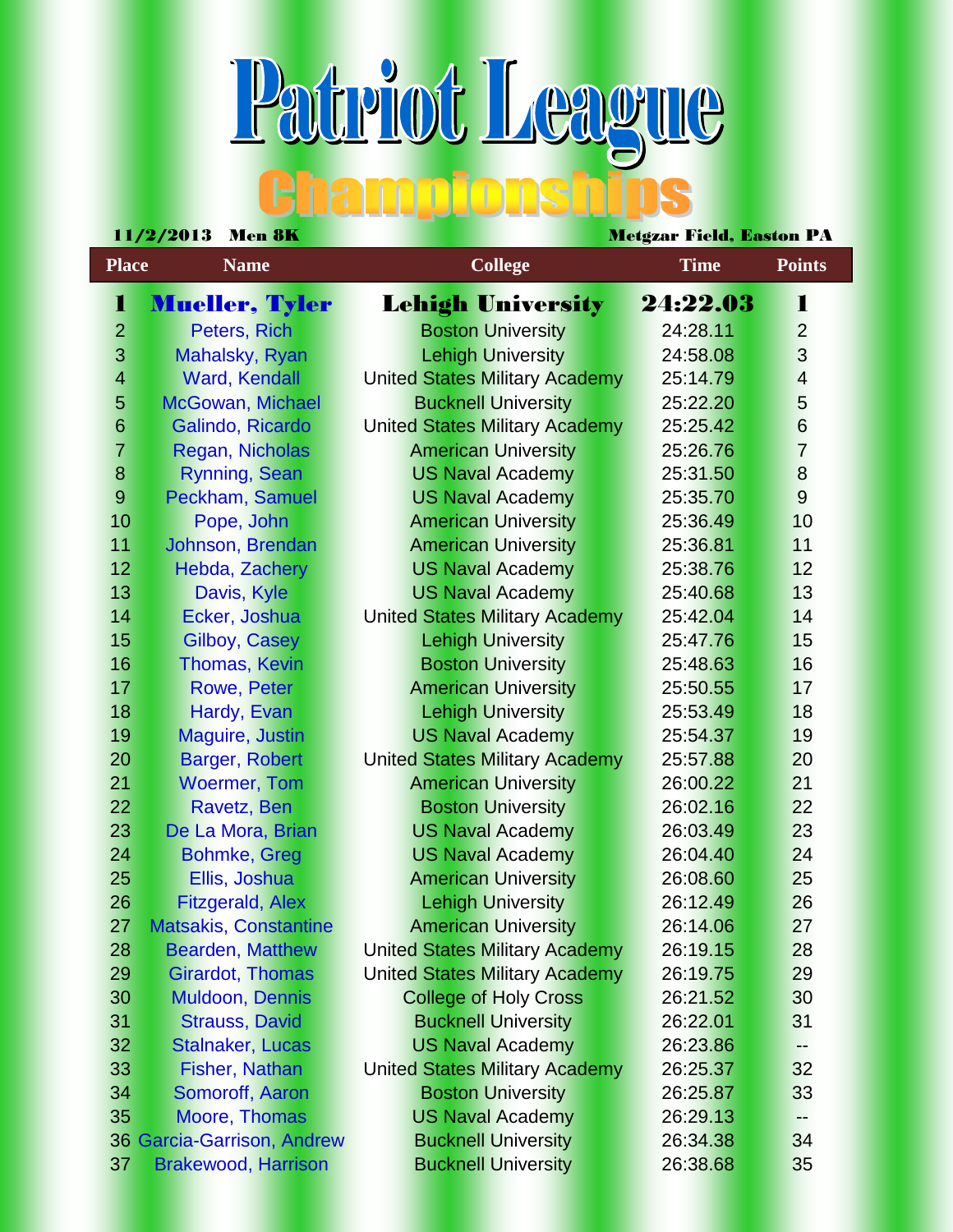| 38 | Kelley, Ryan              | <b>US Naval Academy</b>               | 26:39.88 | $--$ |
|----|---------------------------|---------------------------------------|----------|------|
| 39 | Knouse, Ryan              | <b>Lehigh University</b>              | 26:41.65 | 36   |
| 40 | <b>Voorhees, Simon</b>    | <b>Lehigh University</b>              | 26:42.79 | 37   |
| 41 | <b>Balaban, Eric</b>      | <b>Bucknell University</b>            | 26:43.76 | 38   |
| 42 | <b>Batarags, Matiss</b>   | <b>American University</b>            | 26:46.57 | --   |
| 43 | Olson, Alec               | <b>Boston University</b>              | 26:50.34 | 39   |
| 44 | Cicchetti, John           | <b>College of Holy Cross</b>          | 26:51.35 | 40   |
| 45 | <b>Burke, Sean</b>        | <b>Lehigh University</b>              | 26:52.34 | --   |
| 46 | Caputo, Michael           | <b>Boston University</b>              | 26:52.66 | 41   |
| 47 | Giugliano, Luke           | <b>Bucknell University</b>            | 26:54.84 | 42   |
| 48 | <b>Villescas, Dylan</b>   | <b>College of Holy Cross</b>          | 26:58.63 | 43   |
| 49 | Duffy, Alex               | <b>United States Military Academy</b> | 26:59.61 | --   |
| 50 | Ward, Evan                | <b>Lehigh University</b>              | 27:00.95 | --   |
| 51 | Day, Thomas               | <b>Lafayette College</b>              | 27:06.41 | 44   |
| 52 | <b>Williams, Glen</b>     | <b>Bucknell University</b>            | 27:07.20 | 45   |
| 53 | Cowell, Dylan             | <b>Bucknell University</b>            | 27:07.73 | --   |
| 54 | Kellas, Andreas           | <b>United States Military Academy</b> | 27:10.20 | --   |
| 55 | Cooney, Ryan              | <b>Lehigh University</b>              | 27:11.25 | --   |
| 56 | <b>Ward, Nick</b>         | <b>Lehigh University</b>              | 27:15.11 | --   |
| 57 | <b>Kuchta, Andrew</b>     | <b>Bucknell University</b>            | 27:17.37 | н.   |
| 58 | Tewodros, Jonathan        | <b>Bucknell University</b>            | 27:19.20 | --   |
| 59 | <b>Gennaro, Paul</b>      | <b>Boston University</b>              | 27:19.92 | 46   |
| 60 | <b>Stilley, Everett</b>   | <b>Colgate University</b>             | 27:24.43 | 47   |
| 61 | Lafontaine, Trevor        | <b>United States Military Academy</b> | 27:24.82 | --   |
| 62 | Paris, James              | <b>Colgate University</b>             | 27:27.63 | 48   |
| 63 | <b>Bullen, Harry</b>      | <b>US Naval Academy</b>               | 27:35.28 | --   |
| 64 | <b>Bailey, William</b>    | <b>United States Military Academy</b> | 27:38.71 | --   |
| 65 | <b>Hawkins, Cody</b>      | <b>Colgate University</b>             | 27:45.87 | 49   |
| 66 | Moon, Zach                | <b>Bucknell University</b>            | 27:47.00 | --   |
| 67 | <b>Groll, Matti</b>       | <b>Boston University</b>              | 27:47.79 | --   |
| 68 | <b>Makles, Patrick</b>    | <b>Loyola University Maryland</b>     | 27:53.58 | 50   |
| 69 | Civitano, Alex            | <b>Boston University</b>              | 27:55.51 |      |
| 70 | <b>Beck, Andrew</b>       | <b>United States Military Academy</b> | 27:56.03 | --   |
| 71 | Levis, Bennett            | <b>Colgate University</b>             | 27:58.03 | 51   |
| 72 | Montgomery, Kevin         | <b>Loyola University Maryland</b>     | 27:59.68 | 52   |
| 73 | <b>Waterman, Tom</b>      | <b>Boston University</b>              | 28:00.45 | --   |
| 74 | <b>Ballard, Sam</b>       | <b>Loyola University Maryland</b>     | 28:03.46 | 53   |
| 75 | <b>Englehart, Harry</b>   | <b>Colgate University</b>             | 28:03.51 | 54   |
| 76 | <b>Warshauer, Andrew</b>  | <b>Lafayette College</b>              | 28:05.65 | 55   |
| 77 | <b>Erhard, Tyler</b>      | <b>Bucknell University</b>            | 28:09.39 | ۰.   |
| 78 | <b>Walker, Scott</b>      | <b>Colgate University</b>             | 28:10.26 | 56   |
| 79 | Matthew Greco, G.         | <b>College of Holy Cross</b>          | 28:12.63 | 57   |
| 80 | Smith, Kevin              | <b>Lafayette College</b>              | 28:13.05 | 58   |
| 81 | Morra, Andrew             | <b>Lafayette College</b>              | 28:15.36 | 59   |
| 82 | Cunningham, Tom           | <b>Boston University</b>              | 28:16.02 | --   |
| 83 | <b>Tejidor, Francisco</b> | <b>College of Holy Cross</b>          | 28:17.51 | 60   |
| 84 | Regan, Christopher        | <b>Loyola University Maryland</b>     | 28:17.88 | 61   |